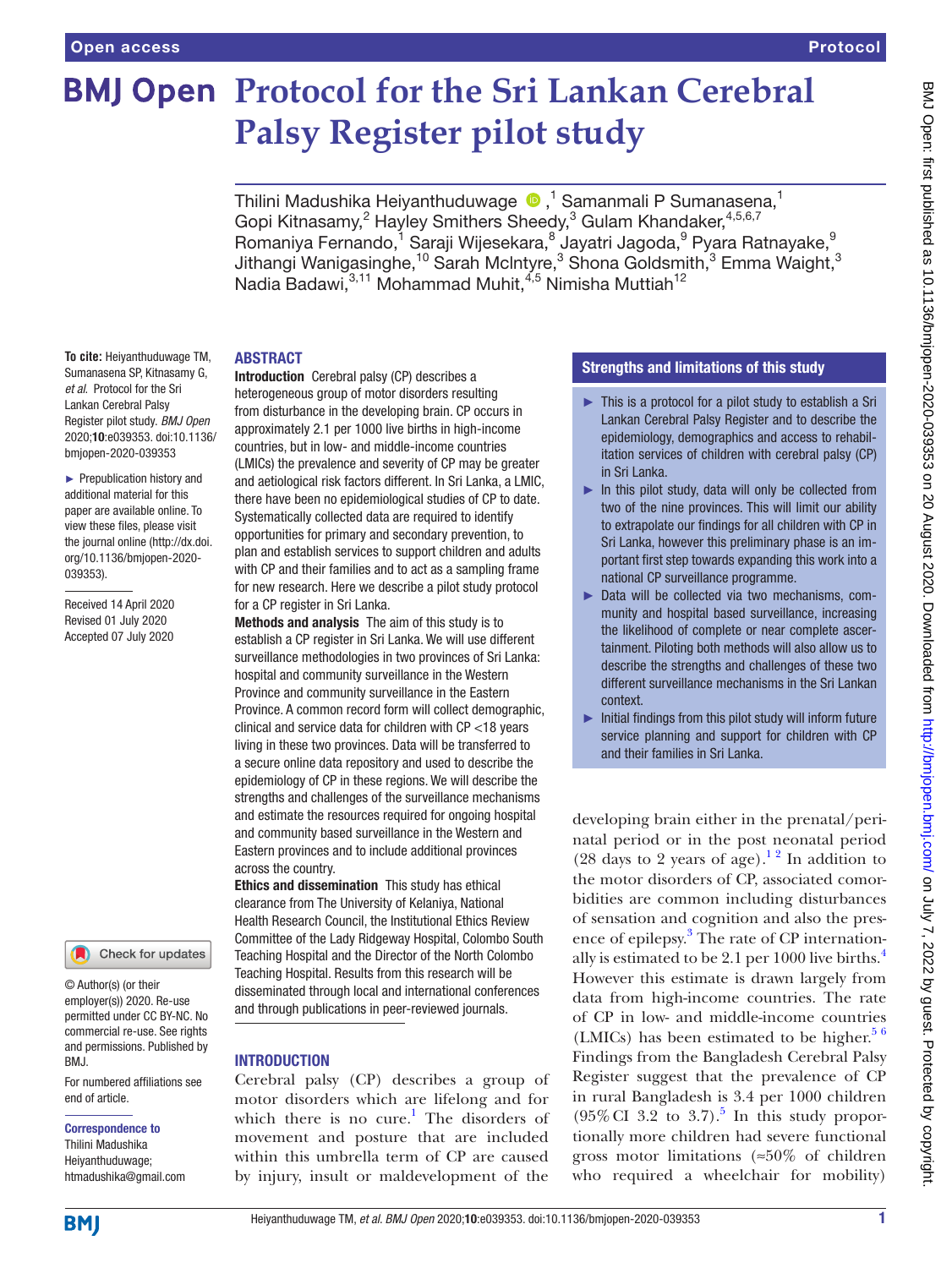compared with children with CP in high-income settings such as Australia (≈25%).<sup>7</sup>

Sri Lanka is a LMIC which has free health and education services. The majority of infants are born in hospitals and Sri Lanka has low rates of infant mortality compared with other countries in the region.<sup>[8](#page-5-5)</sup> However, the epidemiology of CP in Sri Lanka is unknown. In the absence of systematically collected data on the prevalence, aetiology, risk factors, clinical features (eg, CP motor type, motor function, associated impairments) of children with CP, it is challenging to develop appropriate support services for this most vulnerable population. In a LMIC setting like Sri Lanka where services for people with disabilities are limited this is particularly important. CP registers are useful for informing planning and can also provide a sampling frame for future research. Here we describe the protocol for the pilot Sri Lankan CP Register.

# Aims and objectives

Our overarching aim is to develop a platform for a national CP register in Sri Lanka to facilitate research on the prevalence, aetiology, risk factors, motor type and severity and associated impairments of children with CP in Sri Lanka. Importantly register data will be used to understand the clinical profile of CP in Sri Lanka to inform rehabilitation service planning. This is a collaborative project between the University of Kelaniya (UKel) and the Cerebral Palsy Lanka Foundation (CPLF) from Sri Lanka and the Cerebral Palsy Alliance in Australia.

Our specific objectives for this pilot study are to:

- 1. Develop and establish the Sri Lankan CP Register.
	- a. Develop a core data set of items that will be collected in the Western and Eastern provinces ([figure](#page-1-0) 1) of Sri Lanka.



<span id="page-1-0"></span>Figure 1 Map of Sri Lanka. Will be made.

- b. Establish a shared data platform for Sri Lankan CP surveillance using infrastructure from the Australian CP Register (ACPR).
- c. Recruit and train the data collectors to ensure that the data collected is accurate.
- 2. Use the Sri Lankan CP Register pilot data to describe CP in the Western and Eastern provinces ([figure](#page-1-0) 1) of Sri Lanka in terms of aetiology, risk factors, CP motor type, functional motor severity, that is, Gross Motor Function Classification System and Manual Ability Classification System and associated impairments.
- 3. Estimate the prevalence of CP in 30 Divisional Secretary's Divisions (DS Divisions) in the Eastern and Western provinces using community surveillance.
- 4. Assess the availability and use of rehabilitation services for children with CP in the Western and Eastern provinces.
- 5. Describe the strengths and challenges of the community and hospital based surveillance programmes in the Sri Lankan context.
- 6. Estimate the ongoing resources required for hospital and community based surveillance in the Western and Eastern provinces and to extend CP surveillance to other provinces.

### METHODS AND ANALYSIS Case definition

In this study we will use the approach adopted by the Surveillance of Cerebral Palsy in Europe<sup>[9](#page-5-6)</sup> and the ACPR<sup>[7](#page-5-4)</sup> that allows the use of any definition of CP that includes the following five key elements.

Cerebral palsy:

- 1. Is an umbrella term for a group of disorders,
- 2. Is a condition that is permanent but not unchanging,
- 3. Involves a disorder of movement and/or posture and of motor function,
- 4. Is due to a non-progressive interference, lesion or abnormality, and
- 5. The interference, lesion or abnormality originates in the immature brain.<sup>[9](#page-5-6)</sup>

# Inclusion/exclusion criteria

Any child under 18 years of age who attends the participating hospital sites/community camps and meets the case definition as identified by a suitably qualified professional (consultant level physician in the field of paediatrics, paediatric neurology, paediatric rheumatology, paediatric rehabilitation, developmental and community paediatrics) will be eligible for inclusion. Children under 5 years of age identified by qualified medical personnel as being described as 'at high risk for CP' will be included on the CP register. They will then be reviewed at 5 years of age when a final decision regarding inclusion/exclusion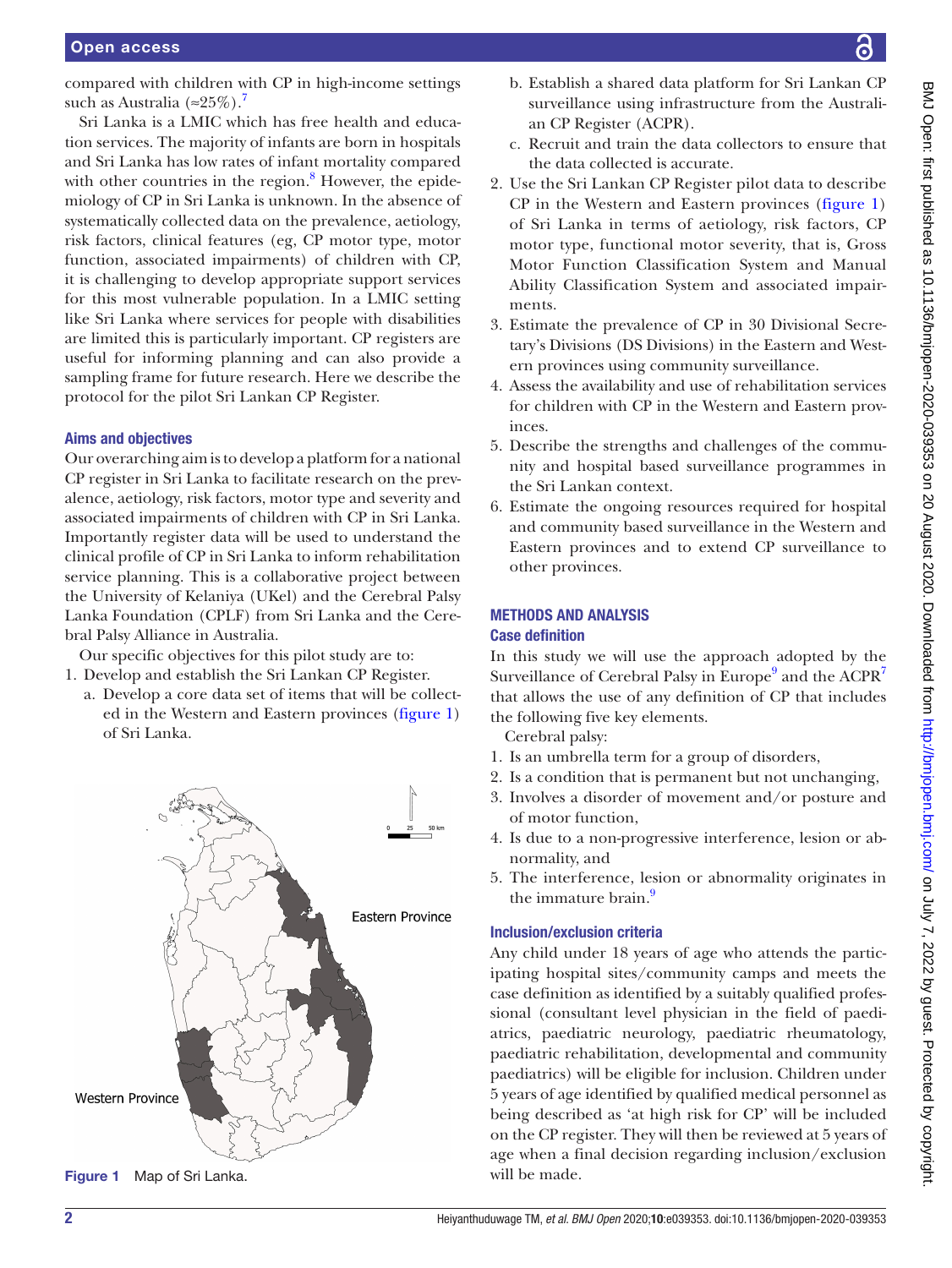### Study locations and populations Western Province

The Western Province has an area of 3654 square kilometres, a population of 5851130 and approximately 90450 live births per year. This province is the most socioeconomically developed part of Sri Lanka, consisting of Colombo, Gampaha and Kalutara districts, 40 DS Divisions and 2505 Grama Niladhari Divisions (GN Divisions).

### *Hospital-based surveillance*

Participants will be recruited through the three major hospitals in the Western Province. The Lady Ridgeway Hospital is a large tertiary care hospital with more than 900 beds. The hospital serves more than 2500 patients per day and is the largest children's hospital in Sri Lanka. The hospital has paediatric rehabilitation, neurology and orthopaedic specialists and outpatient allied health services which are accessed by children with CP and their families. The North Colombo Teaching Hospital (NCTH), located in Ragama is a major teaching hospital for the Medical Faculty, University of Kelaniya, and provides a range of tertiary services. The multidisciplinary centre for children with disabilities affiliated with the hospital and situated in the Medical Faculty has nearly 800 registered patients with CP treated for ambulant care and is the primary training centre for Developmental and Community Paediatrics in Sri Lanka. The NCTH hospital has affiliated specialised rehabilitation services and is one of the few rehabilitation hospitals in Sri Lanka and has rehabilitation specialists. The Colombo South Teaching Hospital is another large tertiary level teaching hospital affiliated with the University of Sri Jayewardenepura, located in Kalubowila, with paediatric neurology services and a multidisciplinary team clinic. Therefore, it is assumed that the majority of children with CP will access the hospital based services in the Western Province because of the relative ease of accessibility with multiple hospitals providing required services.

We estimate that each year a total of 500 children with CP access these sites. Therefore, we aim to recruit 800 to 1000 participants from all three settings during the recruitment period which will be completed in June 2022 ([figure](#page-2-0) 2).

### *Community-based surveillance*

After the hospital-based surveillance has been established in the Western Province, a community based surveillance programme will be launched [\(figure](#page-2-0) 2). This will include 15 Divisional Secretariats randomly selected as recruitment regions in the Western Province. Potential participants will be identified and recruited by three community based local public health midwives (PHM) and a research assistant (RA) using a house-to-house survey completed in each of the selected Divisional Secretariats. Potential participants will be invited to attend an assessment and equipment camp for further multidisciplinary assessment by a team of health professionals from CPLF. Children who appear to meet the inclusion criteria for CP but



<span id="page-2-0"></span>Figure 2 Timeline.

who do not have a formal diagnosis will be referred to the local paediatrician, rehabilitation specialist or neurologist to determine whether they have CP. Coordination between the community and hospital programmes in this province will be required to ensure there are no duplication of registrations. Using available denominator data (live births) and applying a rate of  $3.4$  per  $1000^7$  $1000^7$  we estimate that this house-to-house survey will identify >400 children with CP. The recruitment period will commence June 2020 and finish June 2022, [figure](#page-2-0) 2).

# Eastern Province

The Eastern Province has a population of 1551381 across 9996 square kilometres with approximately 30297 live births per year. This province consists of three administrative districts namely Trincomalee, Batticaloa and Ampara which are further divided into 45 DS Divisions and 1085 GN Divisions. The Eastern Province is the most diverse in Sri Lanka, both ethnically and religiously. This Province has one Base hospital per district but lacks many specialist services such as paediatric rehabilitation and neurology.<sup>[10](#page-5-7)</sup> The access to services are also difficult in these districts, hence the study is limited to the community-based arm.

# *Community-based surveillance*

We will randomly select 15 DS Divisions to include 5 DS divisions from each district. Selection of potential participants, recruitment and confirmation of clinical features and diagnosis will take place as per the community-based arm in the Western Province. Potential participants will attend an assessment and equipment camp for further multidisciplinary assessment by a team of health professionals from CPLF. Recruitment will commence in June 2020 and finish in June 2022 ([figure](#page-2-0) 2). Again we estimate >400 children will be identified as per the above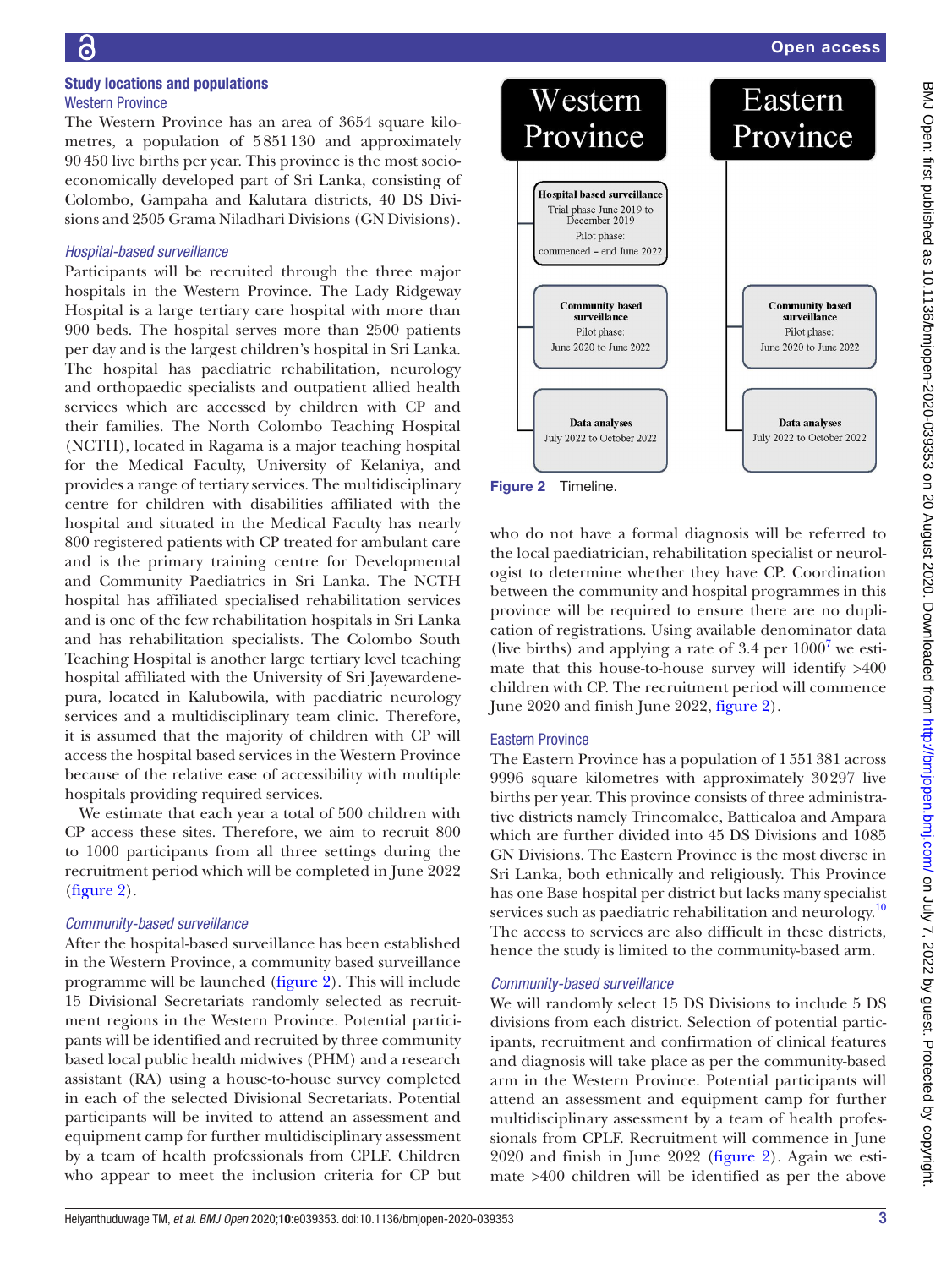### Data set

In order to allow comparison of findings and/or future research collaboration using Sri Lankan Cerebral Palsy Register (SLCPR) data, the SLCPR Record Form has been developed to include the standard demographic and clinical data fields currently collected by other established CP registers in Australia, Bangladesh and New Zealand (see [online supplementary table 1\)](https://dx.doi.org/10.1136/bmjopen-2020-039353).<sup>571112</sup> The lead study investigators for the community and hospital surveillance in the Western Province will additionally record total training time per staff member, staffing requirements (number of staff days per week) and any additional expenses associated with undertaking the hospital and community based surveillance programmes.

### Data collection

### Consent

Participants who may be eligible for inclusion in the register will be identified by health professionals at the hospital sites or by door-to-door surveillance in DS Divisions in the community. Informed consent will be obtained by all families, with information provided in their preferred language (Sinhala, English or Tamil). Consent to participate in the SLCPR includes; (1) permission for the collection, recording and ongoing storage of the SLCPR data, which may include consulting health records, (2) permission to contact health professionals to complete or verify the SLCPR data items and (3) consent to receive invitations to participate in research studies. It is clearly stated in the SLCPR Information Form that no identified data will be reported from the SLCPR.

A record of families who have children who are eligible to participate but choose not to will be maintained to ensure those families are not re-contacted by register staff. Data will be collected by qualified and trained physiotherapist RAs using a tested interviewer administered questionnaire, through family interview, through consultation with the health professional responsible for their care and through review of available health records. Data will be recorded on a SLCPR Record Form. The collected data will be monitored regularly by the senior investigators in terms of completeness and accuracy.

Each participant will be allocated a unique identifier number. SLCPR record forms and data collected at the study sites in the hospital surveillance programme and the community surveillance programme will be securely stored at the Faculty of Medicine, University of Kelaniya. In both the hospital and community surveillance programmes study data forms will only be accessible to study investigators and authorised study staff. Once an SLCPR Record Form has been completed the data will be transferred to the SLCPR online database. The SLCPR uses a customisation of the ACPR database which is maintained in an enterprise-grade facility in Australia. The SLCPR database is backed up on a daily basis and is only

accessible to authorised study investigators and nominated delegates with password access.

# Training of data collectors

### *Hospital-based surveillance*

Qualified physiotherapists with BSc Honours degrees will be recruited as RAs. They will undergo a 2-month training on clinical skills building, history taking and assessment, communication skills, maintaining ethical standards and recording and storing data. They will collect data for 2weeks under the supervision of a senior developmental and child disability specialist in pairs to minimise interrater variability in data collection. Any doubts on clinical findings will be cleared during data collection by discussion with available senior clinical specialists in the hospitals.

# *Community-based surveillance*

RAs with similar educational qualifications to the hospitalbased arm will be recruited. They will undergo basic training and initial trial data collection in the community under the supervision of a qualified clinician. Any questions regarding recording of clinical findings will be cleared by discussion with available senior clinical specialists in the hospitals. This team of RAs will train the PHM to identify eligible participants by using a simple questionnaire on developmental milestones, posture and movement impairments during house-to-house surveys. An RA will accompany the PMHs to confirm the selected children during the house-to-house surveys to recruit for the register. Potentially eligible children without a clinical diagnosis will be referred to the clinical specialists in the hospitals for confirmation.

# Data entry

There are a number of quality control mechanisms in place for data entry. Every data sheet will be checked to highlight any missing data. The family and/or relevant health professional will be contacted with the aim of collecting any missing data. When each data sheet is finalised the data will be entered into the database by an RA. The majority of fields in the database have a limited number of possible responses so unexpected data recorded on the data form will be identified at the point of data entry. Each database record will be independently checked by a second RA against the data sheet.

# Data analyses

We will use descriptive statistics, bivariate analyses  $(\chi^2)$ and Fisher's exact test) and effect sizes to compare demographic data between (1) the Western and Eastern provinces and (2) all cases captured in the SLCPR and the general population in Sri Lanka.<sup>13</sup> We will report the known risk factors, clinical characteristics, associated impairments, access to rehabilitation services in Sri Lanka by province and overall. Descriptive epidemiological measures including an estimated birth prevalence (per 1000 live births, with 95%CI) of CP for the selected DS Divisions will be estimated from the SLCPR database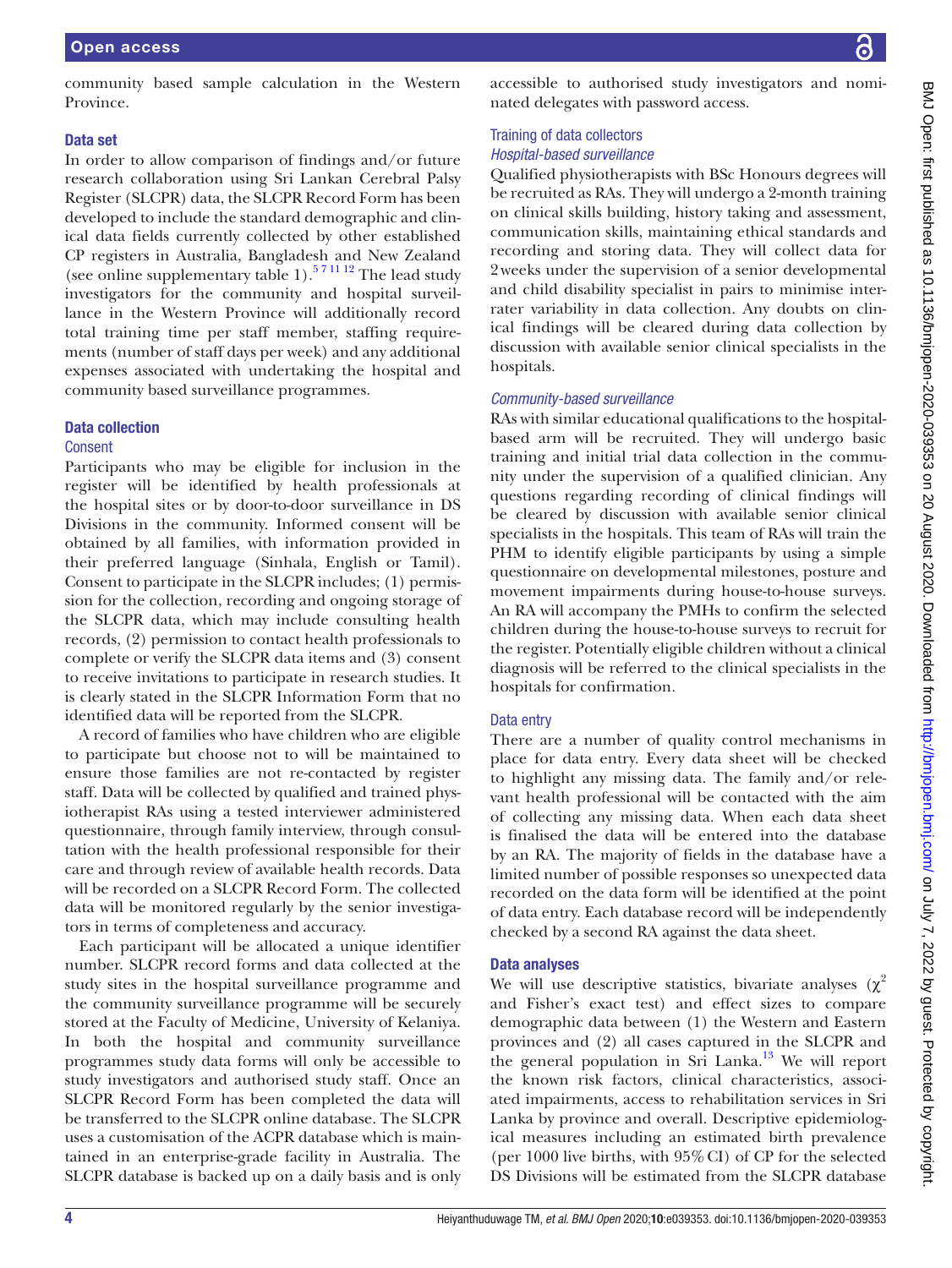BMJ Open: first published as 10.1136/bmjopen-2020-039353 on 20 August 2020. Downloaded from http://bmjopen.bmj.com/ on July 7, 2022 by guest. Protected by copyright BMJ Open: first published as 10.1136/bmjopen-2020-039353 on 20 August 2020. Downloaded from <http://bmjopen.bmj.com/> on July 7, 2022 by guest. Protected by copyright.

with denominator data sourced from the Department of Census Statistics[.12](#page-5-9)

Lastly we will explore data from the Western Province to describe differences in surveillance methodologies. Here we will describe the clinical and demographic characteristics of the CP populations captured and the processes required to complete registrations using the two different methodologies. Total staff and programme costs of each programme will also be calculated.

No individually identifiable information will be included in any reports or future publications. Only aggregated data will be reported and small cell sizes will be reported as n<5to ensure confidentiality is maintained. Data analysis will be performed using SPSS Statistics software V.24 (SPSS Inc, Chicago, Illinois, USA).

# ETHICS AND DISSEMINATION SLCPR Advisory Board

The SLCPR Advisory Board has been established. This group includes the principal and corresponding investigator, co-investigators from the local group of researchers representing each site of data collection, two members representing the Ministry of Health of Sri Lanka (one designated member from the National Health Research Council and the Programme Manager of the Child Development and Special Needs programme representing the Family Health Bureau of Sri Lanka) and a representative of the College of Paediatricians. This group includes people with expertise in paediatrics, neurology and rheumatology. The SLCPR Advisory Board are the custodians of SLCPR database and will oversee responsible use, maintenance and safe-keeping of all data contained within the SLCPR. The SLCPR Advisory Board will also provide advice on specific regional issues, management of the register, future vision and research requests for identified/de-identified Sri Lankan data, and planning towards establishment of a national database in the future.

# **Ethics**

Ethical clearance for the SLCPR has been obtained from The University of Kelaniya, National Health Research Council and additional institutional ethics clearances from the relevant hospitals: Ethics Review Committee, Faculty of Medicine, University of Kelaniya (Ref No. P/105/03/2017 and Ref No. P/93/07/2016), Ethics review Committee of Lady Ridgeway Hospital for Children (LRH/DA/05/2018), Ethics Review Committee of Colombo South Teaching Hospital (No. 608), National Health Research Council, Ministry of Health Nutrition and Indigenous Medicine (Ref No. ETR/E/ NHRC/2017).

# **Dissemination**

To the best of our knowledge this will be the largest study systematically investigating the epidemiology of CP in Sri Lanka. As such it will be important to share research findings with both the Sri Lankan and international

community. On completion of this pilot stage we will report the results from each arm of the study by publication of findings in peer-reviewed journals and by presentation at local and international conferences. A summary of findings from the pilot phase will be also made available to all participants through the SLCPR website: [http://](http://srilanka.cpregister.com/) [srilanka.cpregister.com/](http://srilanka.cpregister.com/).

# PATIENT AND PUBLIC INVOLVEMENT

The development of the SLCPR has been informed by a range of interested and motivated groups. Health professionals working with children with CP in Sri Lanka have been calling for the establishment of a CP register in this country for many years. This study has also been strongly supported by the Ministry of Health, a member of whom has now joined the SLCPR Advisory Board. Members of the CPLF (a community based provider of special education and therapy services), in their multifaceted roles as parents, health professionals and community leaders have been integral to the establishment of the SLCPR and have assisted in guiding the development of the SLCPR Record Form. Our co-author, Mr Gopi Kitnasamy, founder of CPLF, who is the father of a young man with CP, is a member of the SLCPR Advisory Board and heads the community-surveillance arm. Mr Kitnasamy has been integrally involved in the development of the SLCPR from the outset.

# **IMPLEMENTATION**

The SLCPR database has been developed and tested and the SLCPR Advisory Board has been established and training of data collectors for both the hospital and community based surveillance programmes has been completed. To date >450 children with CP have been recruited through the hospital based surveillance programme.

Once the pilot phase of this study has been completed, we will evaluate the feasibility of the SLCPR in relation to both hospital and community based surveillance including recruitment, budget, data management and developing an estimate of the required resources to scale up the current SLCPR programme to include additional provinces.

# **DISCUSSION**

This will be the first epidemiological study of CP in Sri Lanka. The strengths of this study include the ability to identify differences in the epidemiology and service needs of children with CP living in two different provinces of Sri Lanka. Additionally this project will provide an opportunity to examine both the advantages and challenges of different surveillance methods (hospital and community based). By collecting data in line with other well established CP registers in the region we will have opportunity to view our findings from the SLCPR in the